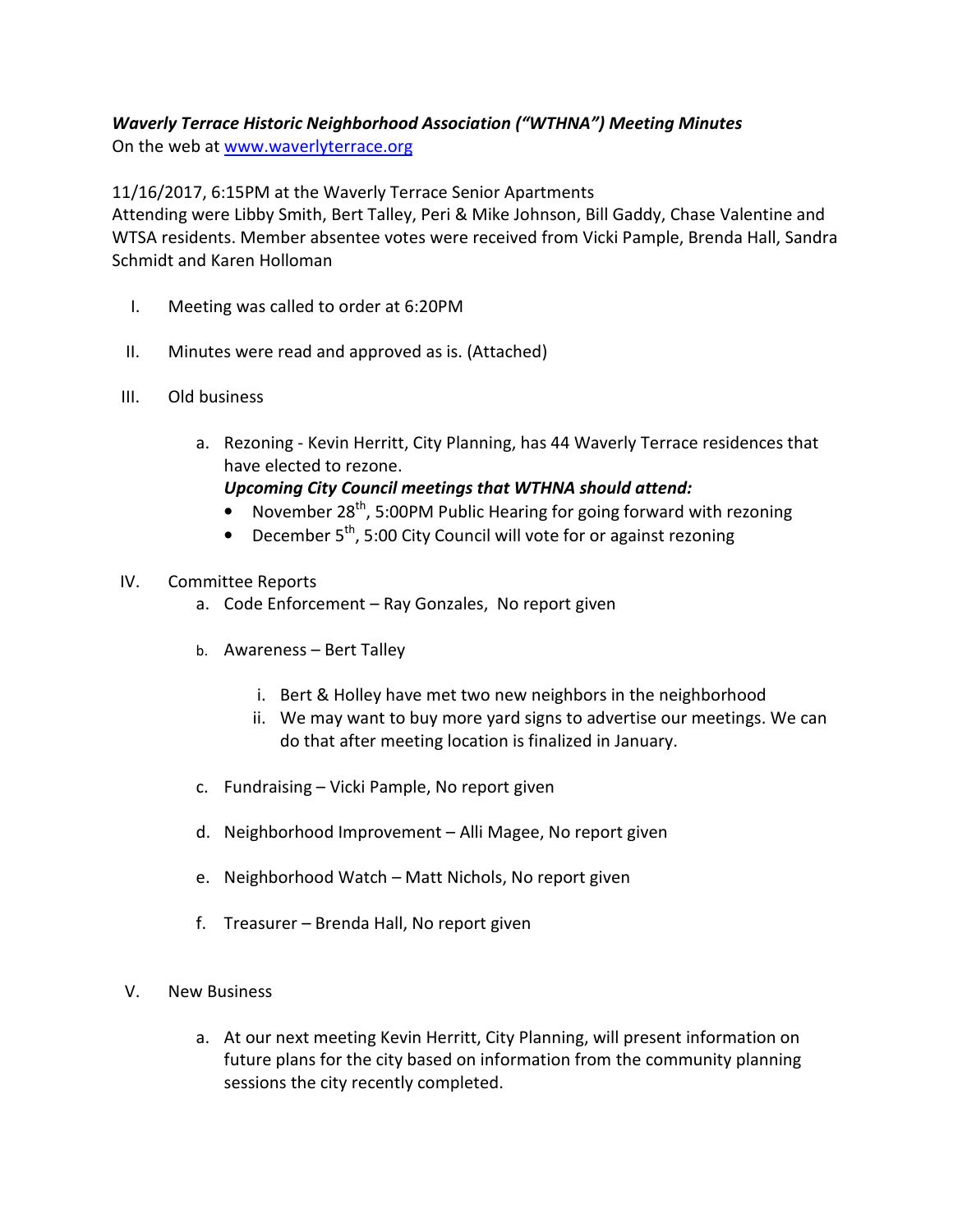- b. Mike will confirm sales price of flags and place them on the website.
- c. Mike to place Holiday Tour of Homes information of website
- d. Election of officers and leadership. Results are:

#### **Officers**

- · President: Libby smith
- · Vice President: Bill Gaddy
- · Secretary: Mike Johnson
- · Treasurer: Sandra Schmidt

#### Board of Trustees

- · One current member in good standing: Holly Talley
- · Ex-officio member from the Historic Columbus Foundation: Justin Krieg

### Standing Committees

- · Fundraising: Alli Magee
- · Awareness: Bert Talley
- · Code Violations: Ray Gonzales
- · Neighborhood Improvement: Sandra Schmidt and Alli Magee
- · Neighborhood Watch: Bill Gaddy

## Membership Dues

- 
- 

The group unanimously agreed that no changes were needed.

- VI. Next Meeting is Thursday, 1/18/2018, 6:15PM, Waverly Terrace Senior Apartments, Community Room. December meeting was canceled due to conflicts with Christmas holiday.
- VII. Meeting adjourned at 7:43PM